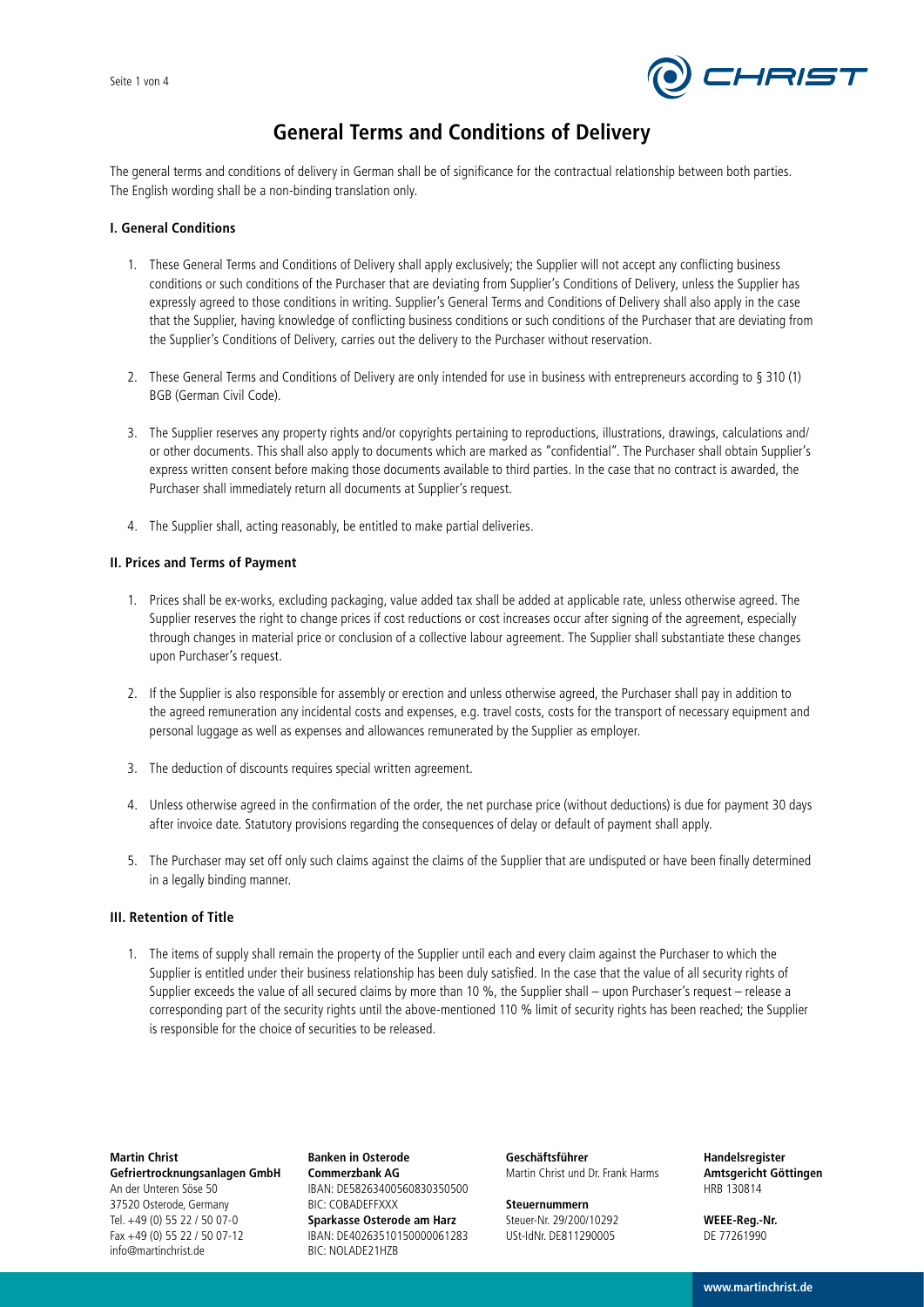#### Seite 2 von 4



- 2. For the duration of the retention of title, the Purchaser may not pledge or assign the retained goods as security. Resale or processing shall only be permissible in the course of ordinary business and only on condition that the Purchaser as reseller receives payment from his customer or on the precondition that claims resulting from resale shall be assigned to the Supplier in advance in the amount payable for the supply. This condition shall apply until the Purchaser has met his payment obligations or until the Supplier has revoked his consent.
- 3. According to paragraph 2 hereabove, the Purchaser is entitled to resale the corresponding item of supply in the course of ordinary business; however, the Purchaser hereby assigns to the Supplier all claims in the amount of the sales price including applicable VAT which the Purchaser accrues from the resale to his recipients or third parties, regardless of whether the sales item has been sold with or without processing. The Supplier accepts the assignment. The Purchaser is entitled to collect the corresponding claims even after assignment until revoked. The Supplier's authority to disclose the assignment and to collect the corresponding claim is unhindered hereby. However, the Supplier shall commit to not collect the claims as long as the Purchaser (i) meets his payment obligations from received sales, (ii) is not in delay with his payments and (iii) as long as no application for the opening of insolvency proceedings over his estate has been submitted or a default in payments occurs. Should one of the reasons stated in the preceding sentence apply, the Purchaser is obliged to inform his clients or third parties of the assignment immediately, to disclose the assignment and to instruct third parties immediately to make payments with redeeming effect to the Supplier only. Furthermore, the Purchaser has to notify the Supplier of all claims as well as of all information and data on third debtors, to hand over all pertinent information and documents and to communicate all necessary data for debt collection against third parties. In the case that the value of all security rights of the Supplier exceeds the value of all secured claims by more than 10 %, the Supplier shall – upon Purchaser's request – release a corresponding part of the security rights until the above-mentioned 110 % limit has been reached; the Supplier is responsible for the choice of securities to be released.
- 4. The Purchaser is obliged to immediately inform the Supplier of all pledges, confiscations, acts of disposal, other encumbrances caused by third parties or any act of enforcement by third parties. If and insofar as the Purchaser stores items supplied by the Supplier, he is obliged to keep those apart and away from his other goods, articles and items and to mark them as under retention of title in favour of the Supplier.
- 5. In case of Purchaser's negligent violation of fundamental contractual obligations, especially default of payment, the Supplier is entitled to call back the supplied items after issuing a reminder; the Purchaser is obliged to release all relevant items. Taking back items by the Supplier implies the withdrawal of the contract. The Supplier's right to lodge further claims remains unaffected. After withdrawal of the items, the Supplier is entitled to their liquidation; all liquidation results shall be offset against the Purchaser's obligations under deduction of adequate liquidation costs.
- 6. The Purchaser is obliged to treat all items carefully; he is especially obliged to insure those at his own expense against damages resulting out of fire, water and burglary at original value. By signing the aforementioned insurances for the supplied items, the Purchaser shall – as far as possible – name the Supplier as beneficiary. In the case that the Supplier shall receive payments or merits from the aforementioned insurances which exceed the sales price or his other claims against the Purchaser, the Supplier is obliged to give back this excessive amount to the Purchaser. In the case that maintenance and inspection works to the supplied items are necessary according to the handbook and/or maintenance book, the Purchaser shall perform these in time at his own costs and expenses. The performance of the aforementioned works shall be substantiated to the Supplier immediately after the performance thereof.

#### **IV. Time for Delivery and Delay**

1. The observance of the stipulated time for delivery is conditional upon the timely receipt of all documents, necessary permits and releases, especially of plans, to be provided by the Purchaser, as well as fulfilment of the agreed terms of payment and other obligations by the Purchaser. If these conditions are not fulfilled in time, the time for delivery will be extended accordingly; this does not apply if and to the extend that the delay is caused by negligence of the Supplier.

**Martin Christ Gefriertrocknungsanlagen GmbH** An der Unteren Söse 50 37520 Osterode, Germany Tel. +49 (0) 55 22 / 50 07-0 Fax +49 (0) 55 22 / 50 07-12 info@martinchrist.de

**Banken in Osterode Commerzbank AG** IBAN: DE58263400560830350500 BIC: COBADEFFXXX **Sparkasse Osterode am Harz** IBAN: DE40263510150000061283 BIC: NOLADE21HZB

**Geschäftsführer** Martin Christ und Dr. Frank Harms

**Steuernummern** Steuer-Nr. 29/200/10292 USt-IdNr. DE811290005

**Handelsregister Amtsgericht Göttingen** HRB 130814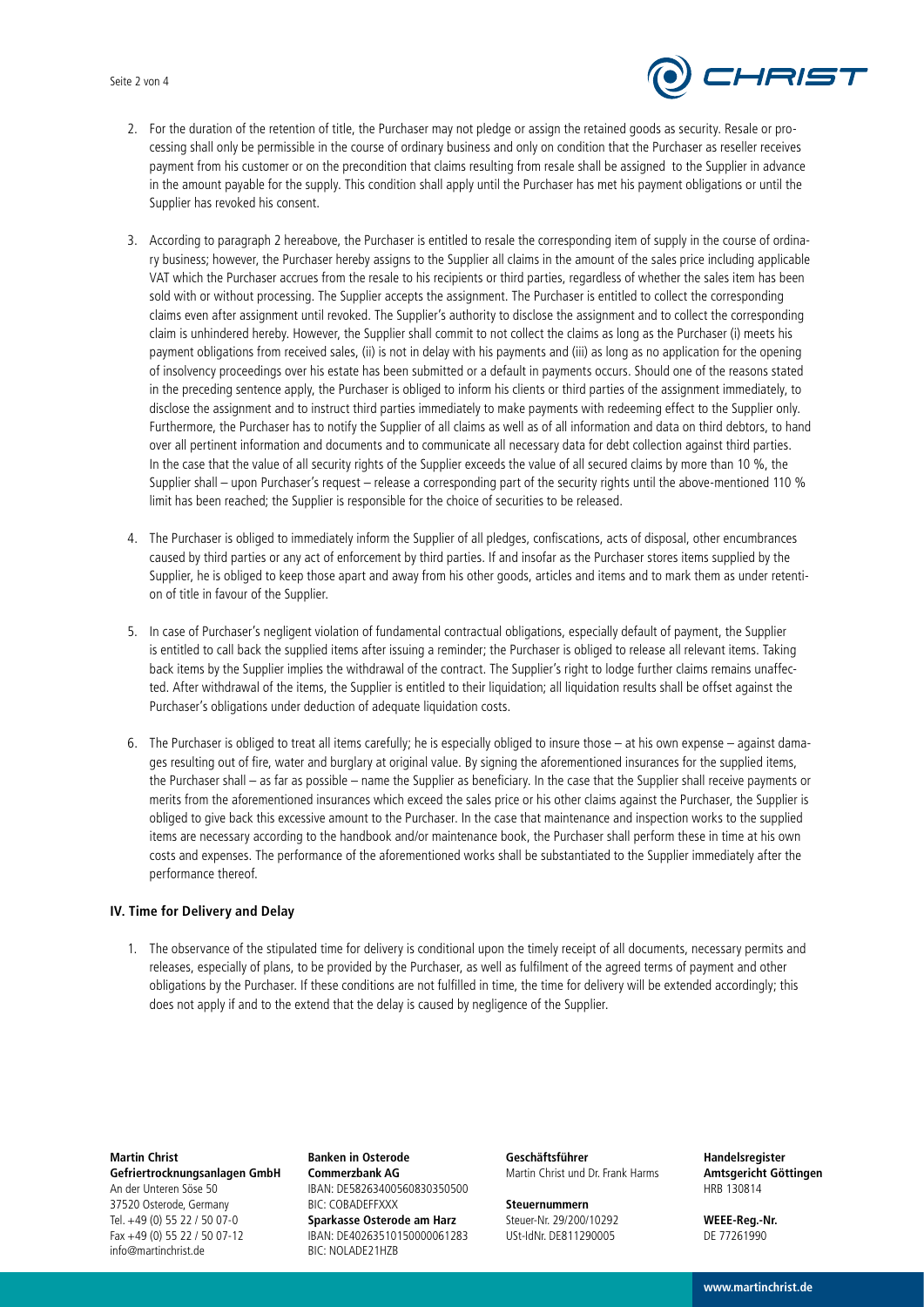

- 2. If the non-observance of the time for delivery is due to force majeure such as mobilization, war, riot, strike, lock-out or similar events such time shall be extended accordingly.
- 3. If the Purchaser culpably delays acceptance or if he culpably violates any other duties to cooperate, the Supplier is entitled to claim further damages, including possible increase in expenditure. The Supplier's right of lodge further claims remain unaffected.
- 4. If the Supplier is in delay, he is liable in cases of wilful acting or of gross negligence of the Supplier or of any representative of Supplier according to legal regulations. In case of simple negligence, Supplier's liability is limited to damages inherent to this type of contract or foreseeable damages. Apart from the cases in sentence 1 hereabove, Supplier's liability for delay in (partial) performance for damages for breach of duty (§ 280 BGB) shall be limited to a total of 5 % and for damages in lieu of performance (§§ 281 ff. BGB) and/or reimbursement of futile expenses (§ 284 BGB) shall be limited to a total of 10 % of the value of the belated (partial) delivery; further claims of the Purchaser are excluded, even after any possible deadline which has been set to the Supplier for performance has expired. The aforementioned limitations shall not apply in cases of harm to life, body or health.
- 5. Insofar as the delivery of the contractual good shall be impossible to the Supplier in whole or in part, Section IV. Paragraph 4 of these General Terms and Conditions shall apply mutatis mutandis regarding the liability of the Supplier.
- 6. If the Supplier is in delay with his obligation to perform and if he is only able to execute the agreed performance later than originally stipulated, the Supplier may – with reasonable fixing of a date – call on the Purchaser to bindingly declare whether the Purchaser will accept the contracted performance even belatedly or whether the Purchaser withdraws from the contract. In the request with the appointment of a date, the Supplier has to state whether the contract will be terminated or continued if the Purchaser does not declare himself within the set time period. The Purchaser's further claims and rights remain unaffected.

# **V. Transfer of Risk**

- 1. Unless otherwise stipulated in the order confirmation, "delivery ex works" is agreed.
- 2. As far as the parties have agreed upon "freight paid" the risk shall pass to the Purchaser as follows:
	- a) if the supply does not include assembly or erection, when goods have been separated in order to be shipped or when those goods have been picked up. At the Purchaser's request and expense, supplies shall be insured by the Supplier against the ordinary risks of transport, if the Purchaser has indicated a signing of such an insurance agreement in written form before completion of the contractual items in Supplier's works, or
	- b) if the supply includes assembly or erection, on the day on which the goods are taken over into the Purchaser's own place of business.
- 3. If the shipping, the delivery, the beginning or completion of assembly or erection or the taking over into Purchaser's own place of business is delayed for reasons caused by negligence of the Purchaser, or if the Purchaser has failed to accept delivery for any other reasons, the risk shall pass to the Purchaser.

#### **VI. Warranty**

- 1. Damage claims by the Purchaser require Purchaser's fulfilment of his obligations to scrutinise and if there is a reason to do so to reject the goods according to § 377 HGB (German Commercial Code).
- 2. In the case that the supplied items are defect; the Supplier is entitled at his own choice to remedy the defect in the form of removal of defects or in form of subsequent delivery of new items free of defects. Increased costs and expenses for such remedies which ensue from the fact that the supplied items have been transferred to a place other than the place of performance shall be borne by the Purchaser.
- 3. In the case that the Supplier fails to remedy the defect, the Purchaser is entitled to withdrawal or diminution at his own choice.

**Martin Christ Gefriertrocknungsanlagen GmbH** An der Unteren Söse 50 37520 Osterode, Germany Tel. +49 (0) 55 22 / 50 07-0 Fax +49 (0) 55 22 / 50 07-12 info@martinchrist.de

**Banken in Osterode Commerzbank AG** IBAN: DE58263400560830350500 BIC: COBADEFFXXX **Sparkasse Osterode am Harz** IBAN: DE40263510150000061283 BIC: NOLADE21HZB

**Geschäftsführer** Martin Christ und Dr. Frank Harms

**Steuernummern** Steuer-Nr. 29/200/10292 USt-IdNr. DE811290005

**Handelsregister Amtsgericht Göttingen** HRB 130814